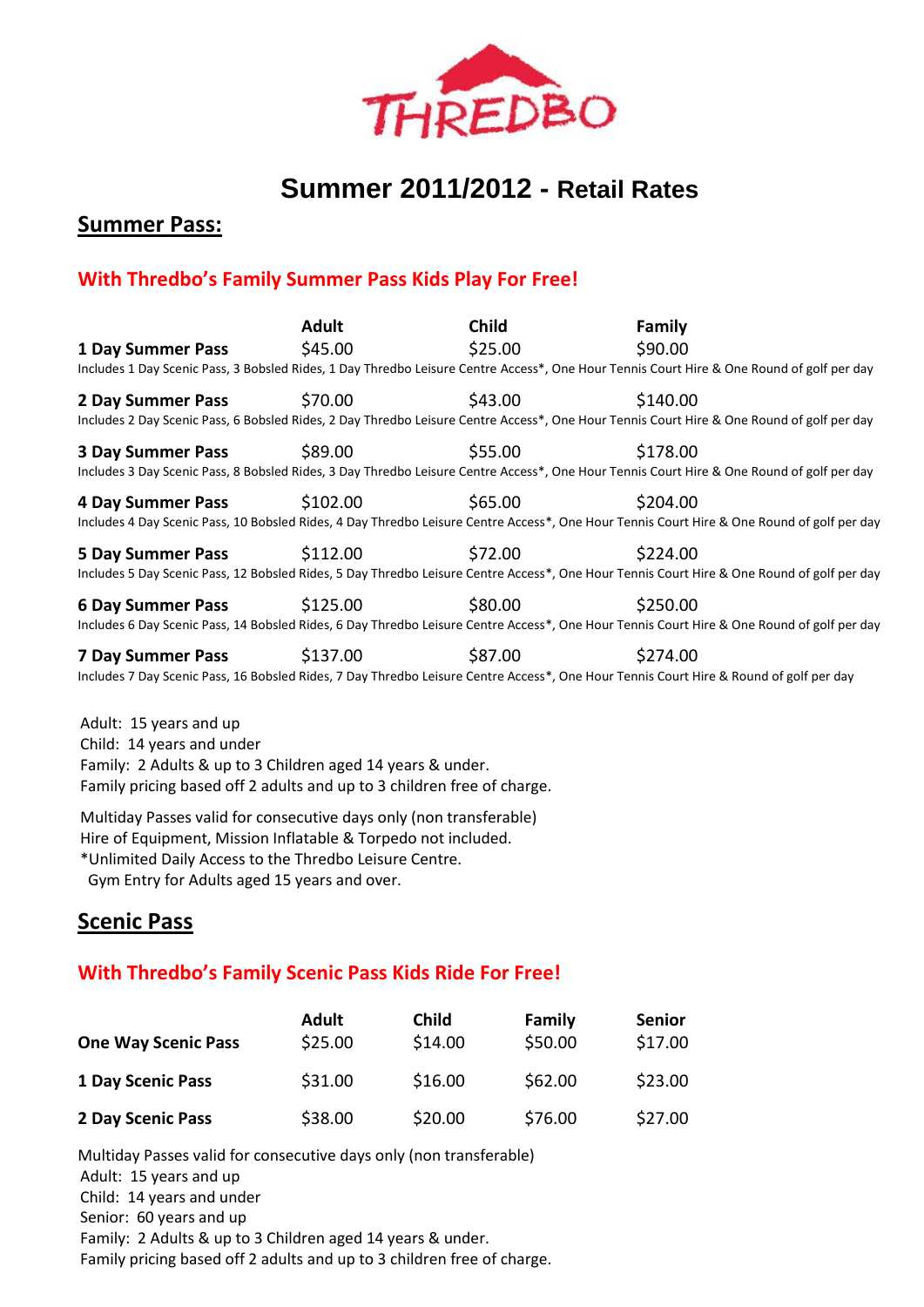

# **Guided Walks**

# **With Thredbo's Family Mt Kosciuszko Day Walk Pass Kids Walk For Free!**

| Mt Kosciuszko Day Walk                                                                                                                                                                                                                                                                                                                                                                                        | <b>Adult</b><br>\$40.00 | <b>Child</b><br>\$26.00 | <b>Family</b><br>\$80.00 | Supplement*<br>\$10.00 per adult or child                                                                           |  |  |
|---------------------------------------------------------------------------------------------------------------------------------------------------------------------------------------------------------------------------------------------------------------------------------------------------------------------------------------------------------------------------------------------------------------|-------------------------|-------------------------|--------------------------|---------------------------------------------------------------------------------------------------------------------|--|--|
| Sat, Sun, Tues and Thurs from 29 October to 29 April<br>Includes: Guide, 1 Day Scenic Pass and Mt Kosciuszko Certificate<br>Adult: 15 years and up<br>Child: 14 years and under<br>Family: 2 Adults & up to 3 Children aged 14 years & under.<br>Family pricing based off 2 adults and up to 3 children free of charge.                                                                                       |                         |                         |                          | *Supplement for Mt Kosciuszko Day Walk is available for Summer Pass Holders or for guests with a valid Scenic Pass. |  |  |
| <b>Alpine Lakes Walk</b>                                                                                                                                                                                                                                                                                                                                                                                      | <b>Adult</b><br>\$67.00 |                         | Supplement*<br>\$42.00   |                                                                                                                     |  |  |
| Dec to April on the selected days of:<br>3, 17 & 31 December. 14 & 28 January. 11 & 25 February. 10 & 24 March. 7 & 21 April<br>Includes: Guide, One Way Scenic Pass & return transport to Thredbo.<br>Adult: 15 years and up<br>Child: The Alpine Lakes Walk is not suitable for children.<br>*Supplement for Alpine Lakes Walk is available for Summer Pass Holders or for guests with a valid Scenic Pass. |                         |                         |                          |                                                                                                                     |  |  |
| Mt Kosciuszko Sunset Walk                                                                                                                                                                                                                                                                                                                                                                                     | <b>Adult</b><br>\$80.00 |                         |                          |                                                                                                                     |  |  |
| Dec to April on the selected days of:<br>28 December. 4, 11 & 21 January. 4 & 18 February. 3, 17 & 31 March and 14 April.<br>Includes Guide, One Way Scenic Pass & return transport to Thredbo<br>Adult: 15 years and up<br>Child: The Mt Kosciuszko Sunset Walk is not suitable for children.                                                                                                                |                         |                         |                          |                                                                                                                     |  |  |
| <b>Kids Night Adventure</b>                                                                                                                                                                                                                                                                                                                                                                                   | <b>Child</b><br>\$37.00 |                         |                          |                                                                                                                     |  |  |

Christmas Holidays December and January 6-9pm Tues 27 Dec & Fri 30 Dec Tues 3 Jan & Fri 6 Jan Tues 10 Jan & Fri 13 Jan Easter Holidays in April 5-8pm Sat 7 April, Tues 10 April, Fri 13 April, Tues 17 April & Fri 20 April.